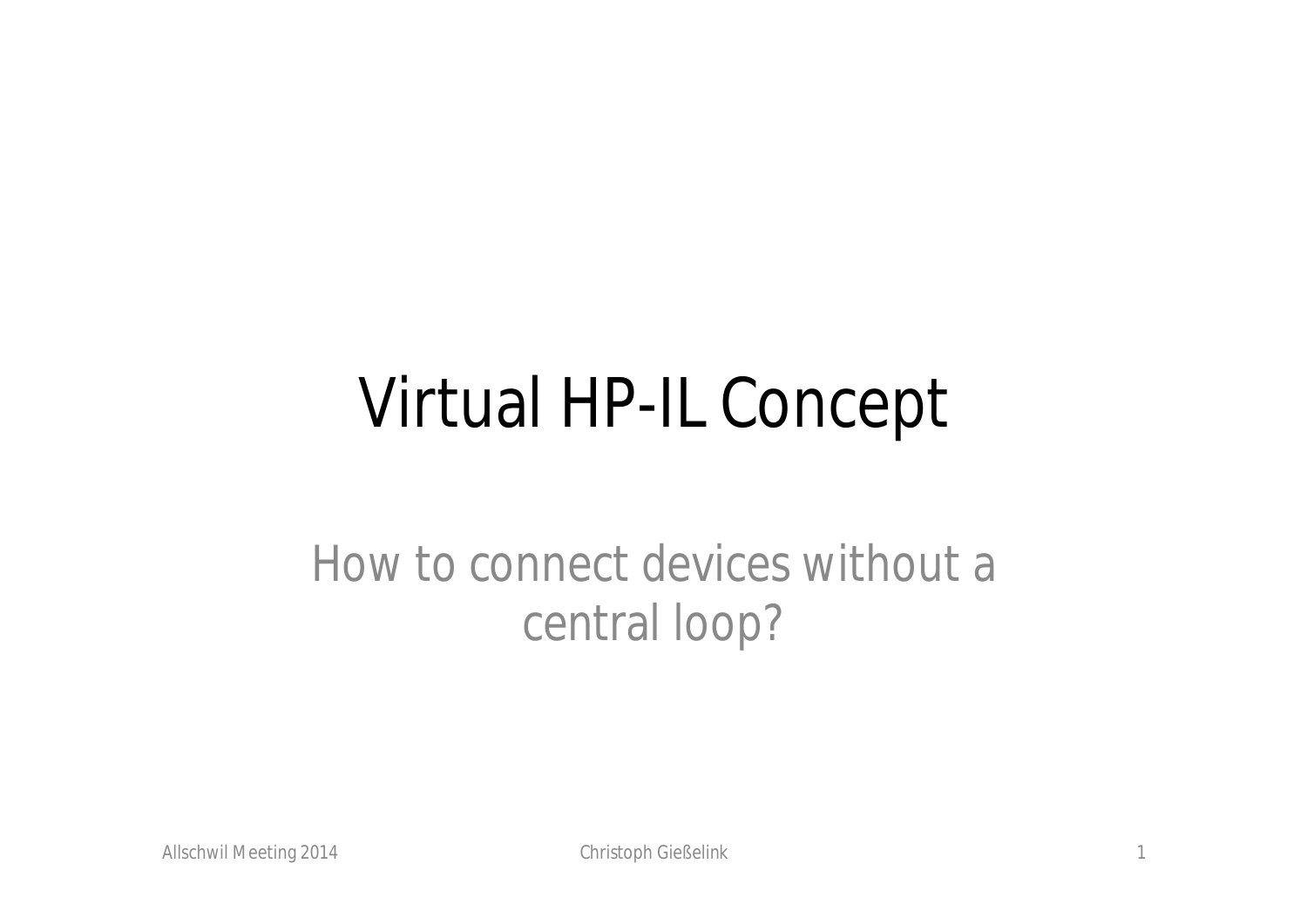## Classic Loop like in Emu71/DOS

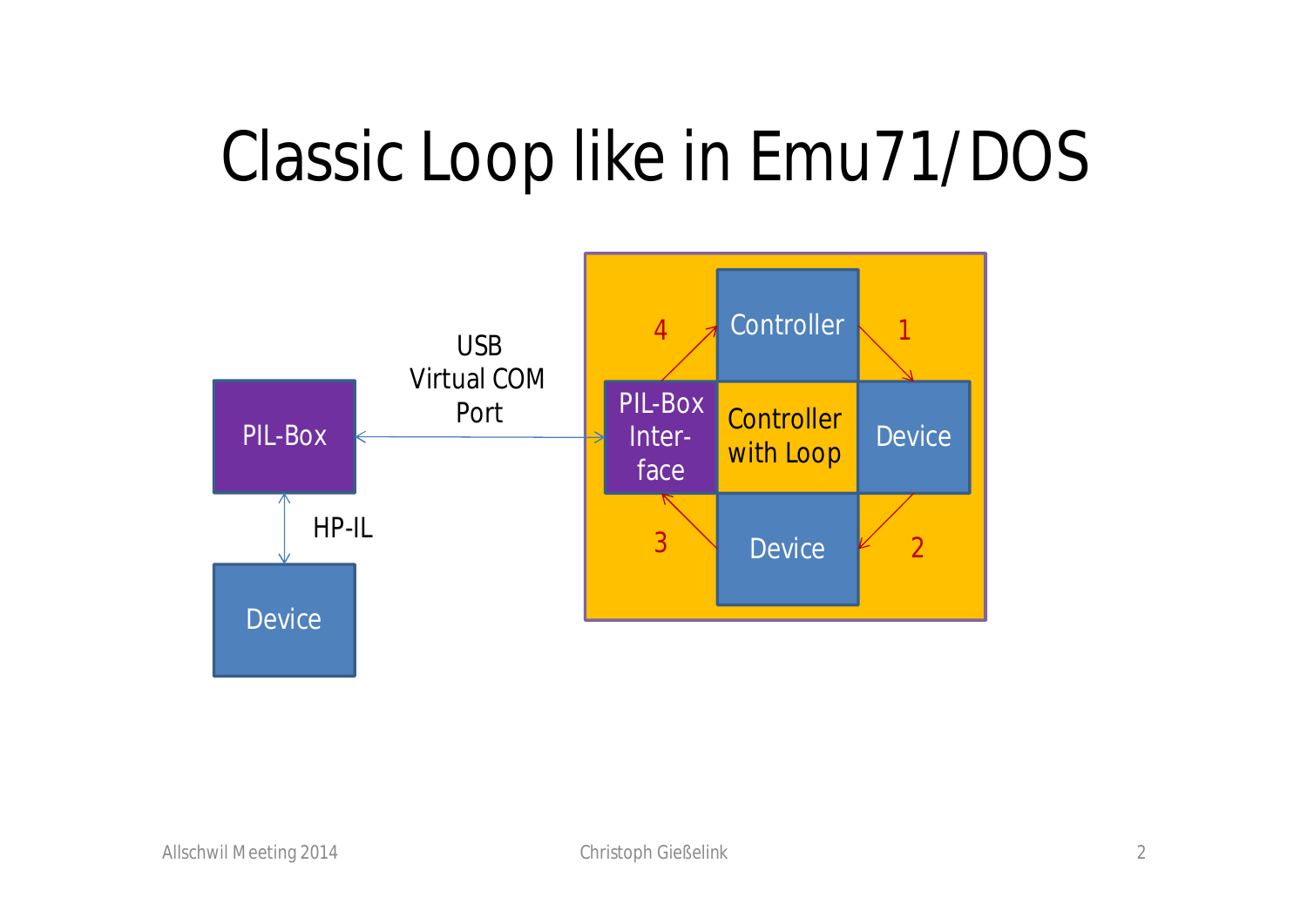## A Classic Loop with TCP/IP

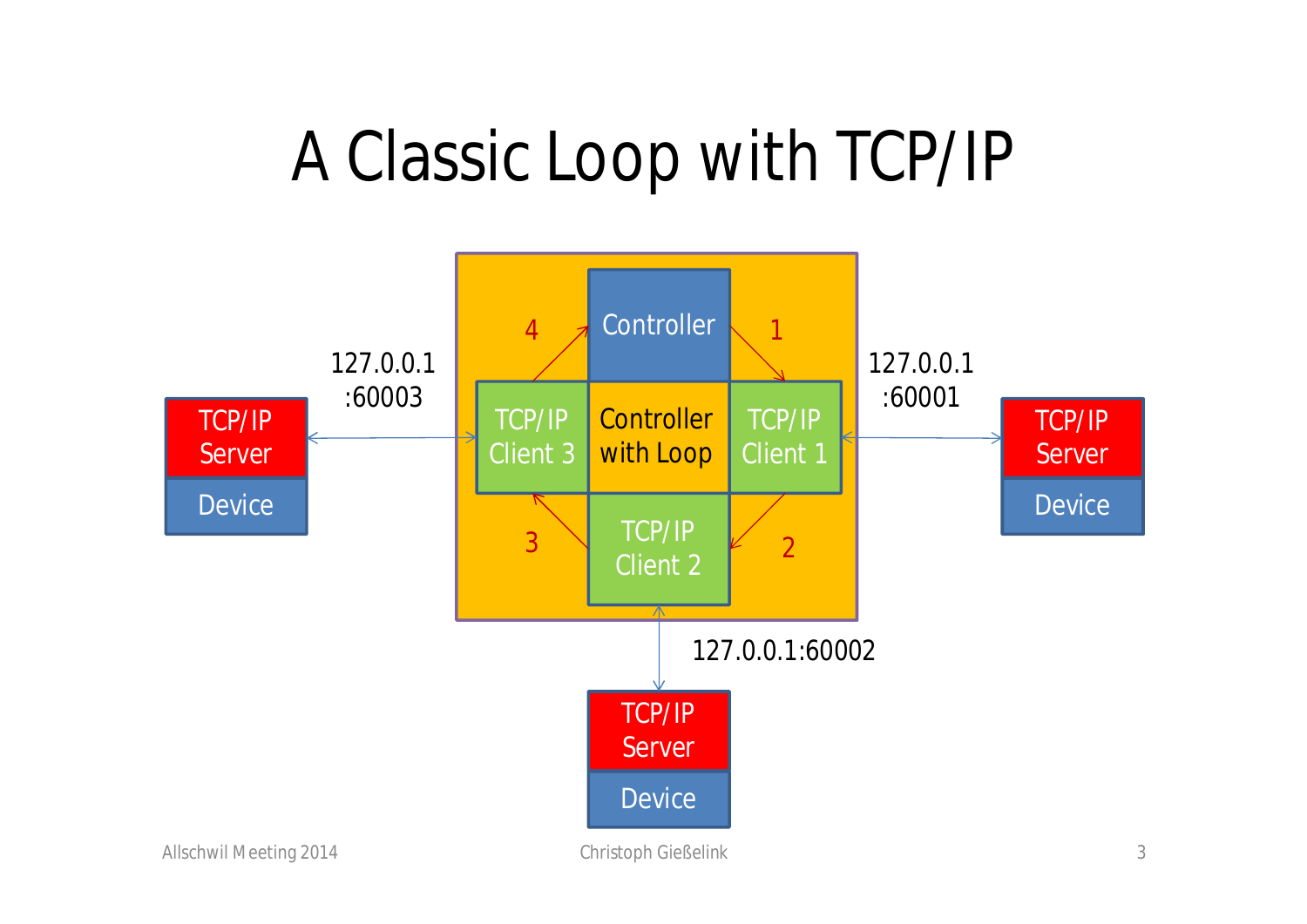## My Virtual Loop Device with TCP/IP interface

TCP/IP Server with Listen Port (60000)

Device implementation

TCP/IP Client with Server Name and Listen Port (127.0.0.1:60001)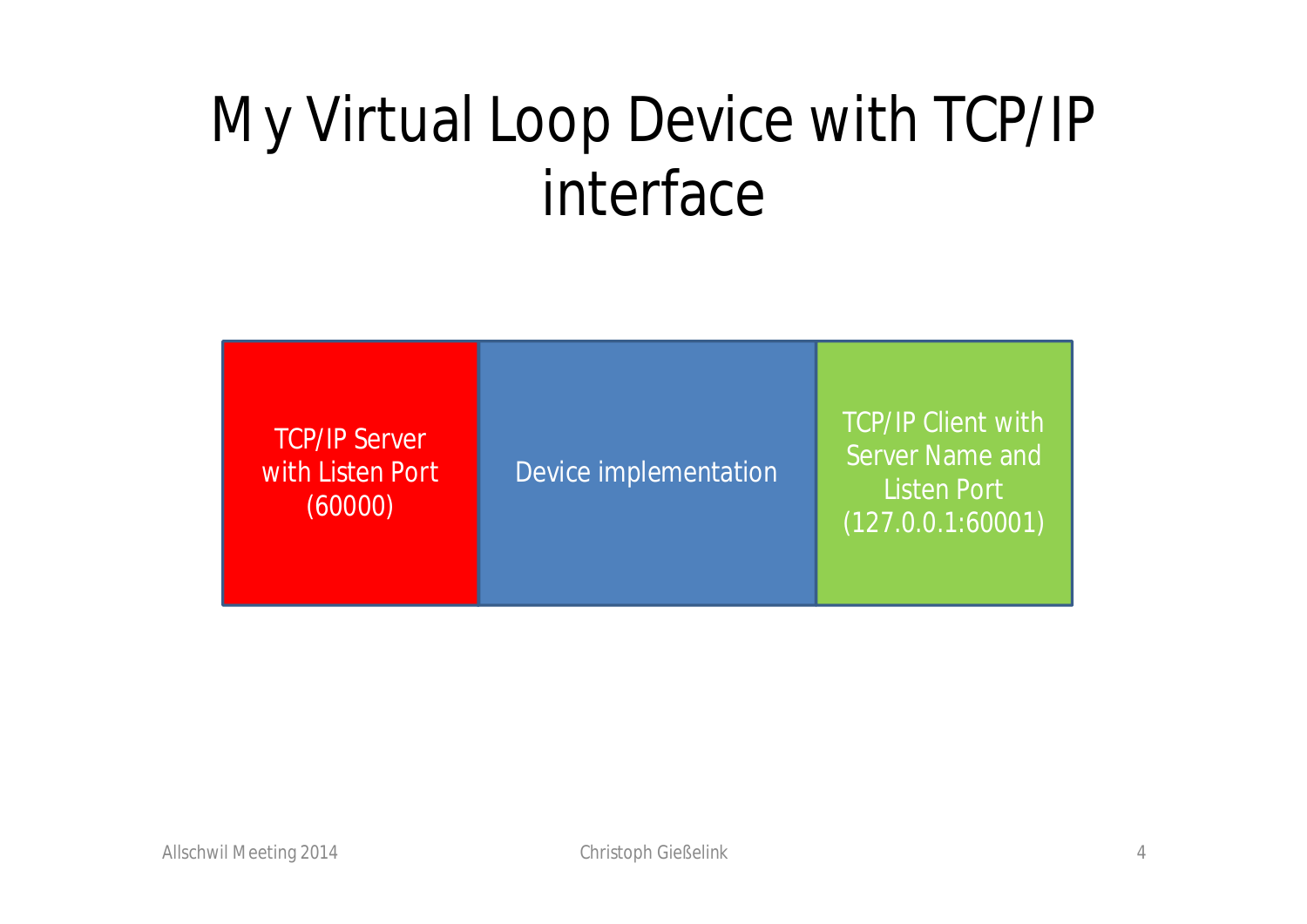# My Virtual Loop with 1 device

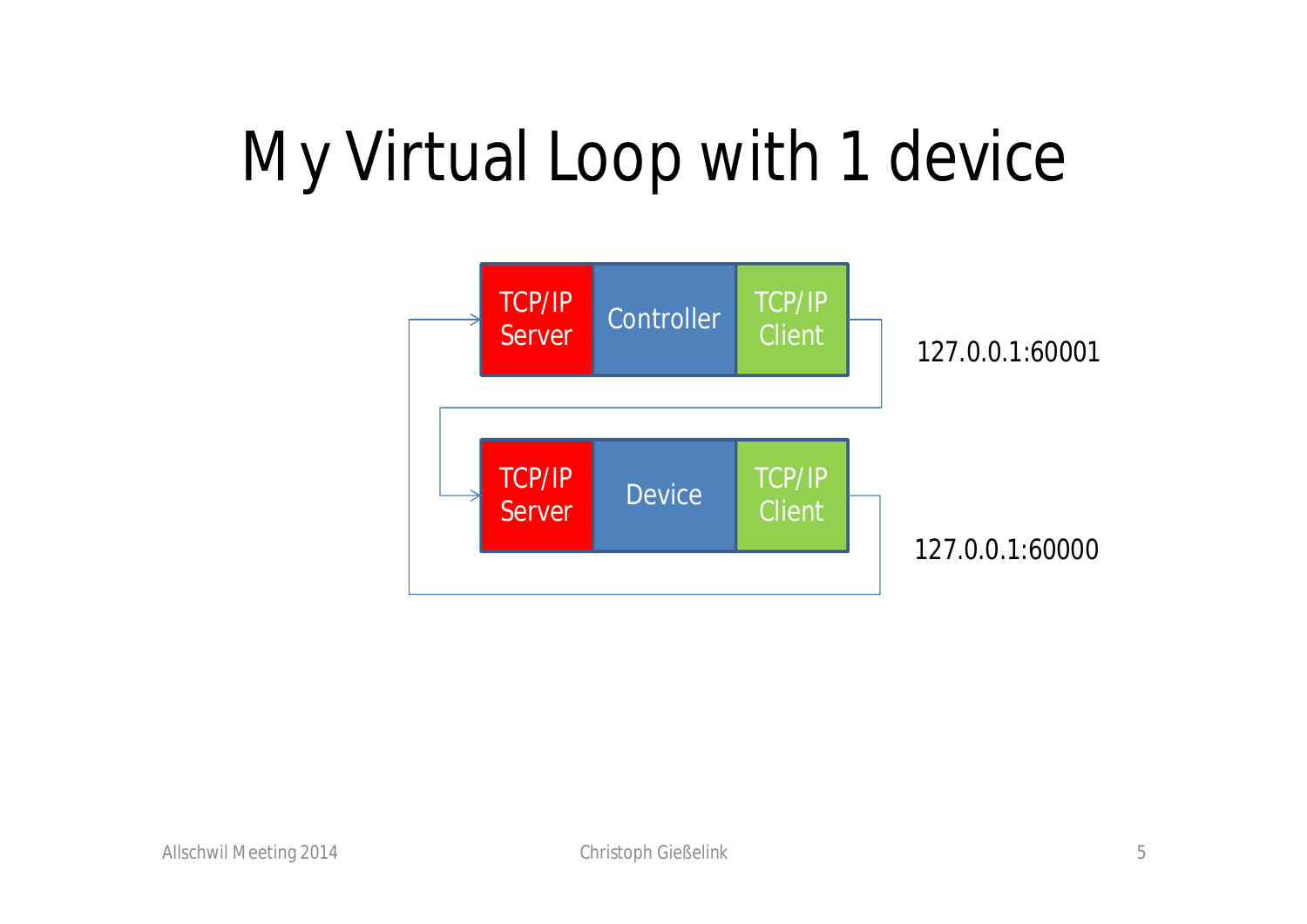# My Virtual Loop with 2 device